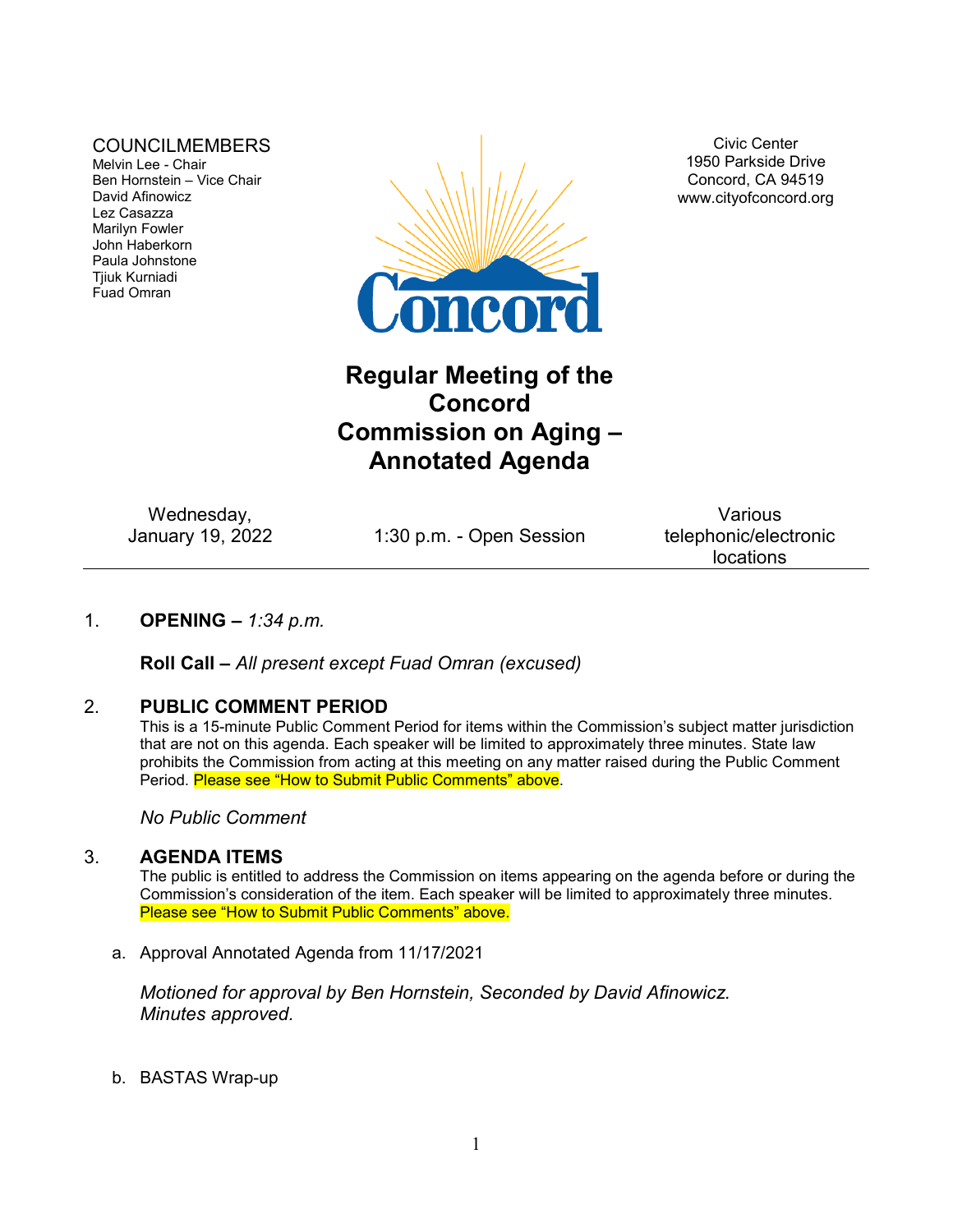*Kathryn Monroy reported that 299 seniors received a gift this year. Boys Scouts were helpful. Thank you notes received from several individuals.*

c. Election Process – Chair and Vice-Chair

*Commissioners reviewed and discussed policy and a motion made by John Haberkorn for Melvin Lee to continue as Chair until June when the Commission will return to the stated policy of elections. Motion seconded by David Afinowicz. Motion approved.* 

d. 2022 Work Plan Discussion

Various work plan ideas were discussed, and the following items were approved for further development. The discussion will resume, and work plan items to be voted on at the February meeting:

- *Conducting community survey – Marilyn Fowler suggested a Community Survey.* o *Ideas were brought forward on how to advertise the survey, including:*
	- *Talking to seniors who come through the Senior Center facility*
		- *Continued outreach at Todos Santos Plaza events*
		- *Ad in the Clayton/Concord pioneer*
	- *Sending as an addition to the Concord Senior Citizens Club newsletter and e-newsletter*
	- o *Tjiuk Kurniadi suggested that we ask for specific ideas on what the City can do; define categories to get responses, such as transportation food insecurity. Did you know*
	- o *David Afinowicz suggested somehow asking survey participants to rank their concerns*
	- o *Commissioners will send sample questions to Kathryn, who will compile them for discussion at February Meeting.*
	- o *David Afinowicz would chair a survey sub-committee, and Ben Hornstein and Lez Casazza would sit on the committee. Kathryn Monroy will provide administrative support.*
- *Creating a new COA Brochure*
- e. City Liaison Group Discussion
	- *Commission reviewed the document on Liaison Groups and will discuss further in February*
- f. Area Agency on Aging Representative Report, John Haberkorn
	- *John Haberkorn gave his report*
- g. CHAT Program
	- *Technology Committee of AAA has 190 iPads for distribution with training and one-year free broadband. The committee is still figuring out the training piece. Kathryn spoke with the committee chair regarding including Concord in the program and willingness to assist as needed.*